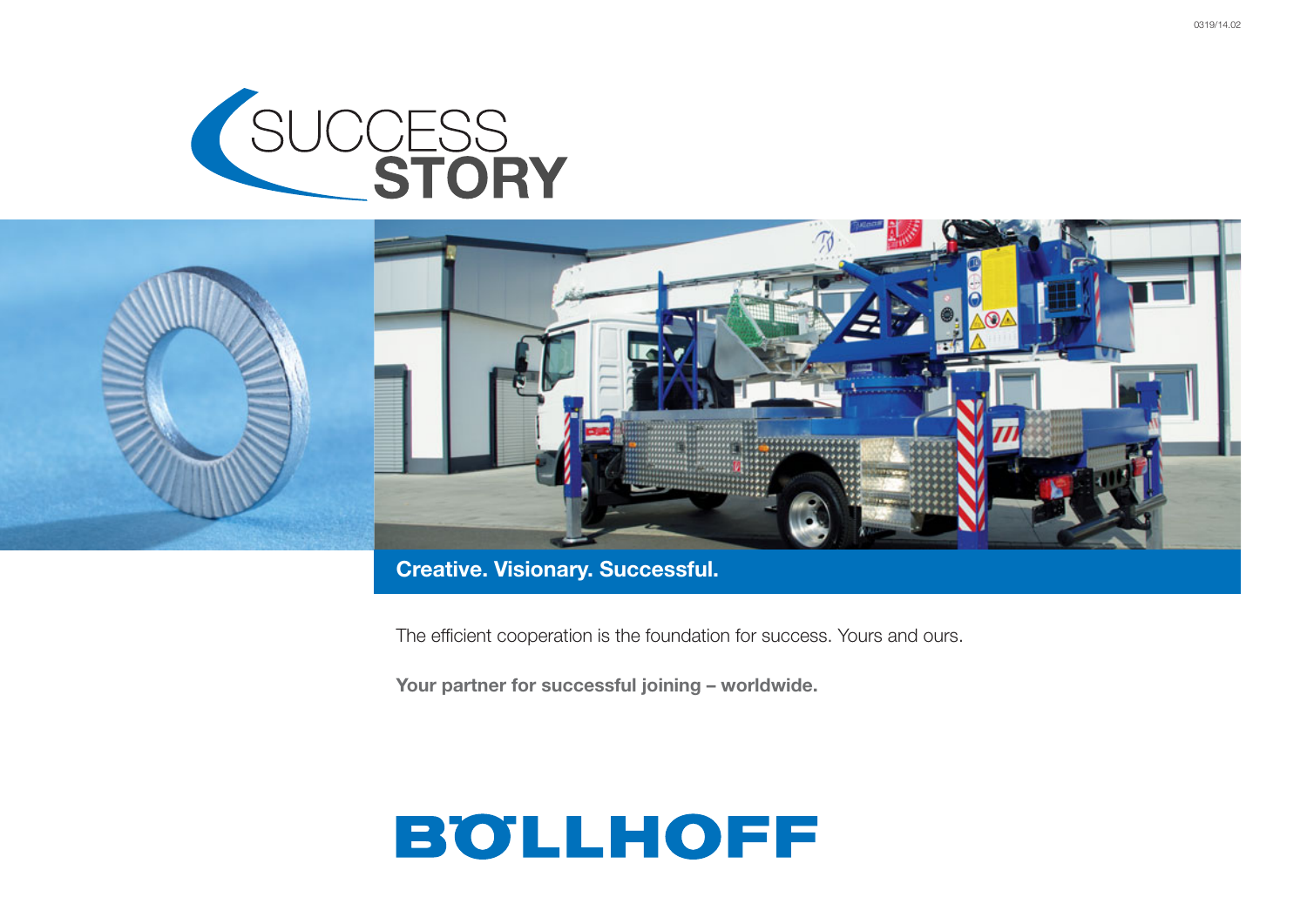# **Truck crane – Optimisation of a slew**



### **Klaas Alu-Kranbau GmbH**

Already in 1933 Theodor Klaas – father of the current company owner Ludger Klaas – founded the business. One of the milestones in the history was set by the developement of the first truck crane, which was made of aluminium. At the beginning people were smiling at Ludgar Klaas because of the featherweight of aluminium, but in the year 1993 the engineering company achieved its international breakthrough with the new invention.

Today their innovative products are manufactured mainly for roofer, moving furniture companies, carpentry as well as firefighters. Seven several types of aluminium truck cranes are built by Klaas – depending on the customers requirement on smaller trucks till 7,5 t as well as 12-t-truck or trailer chassis.

Thanks to the technical sophisticated products the family company in Ascheberg with 200 employers has got a reputation, which goes for beyond the national frontiers. Ca. 50% of the truck crane production is exported. Die main buyer countries are in Europe, but the business contacts increase in quantity all over the world.



### **Initial situation**

The task was to optimise the bolt connections of the live ring of a truck crane. Therefore it was crucial to consider the screw locking and the corrosion resistance.

#### **The solution with RIPP LOCK®**

The RIPP LOCK® safety washers are used in a slew ring of a truck crane.

The former steel fasteners had corrosion problems, because they were made of blanked steel.

Furthermore Klaas used distance spacers in the length 2xd to get the necessary shaft length and to reach a self-locking effect, because there are a lot of forces and dynamics in the bolted connection.

RIPP LOCK® screw lock made the spacers redundant. As a connected element between the bolted part and screw head the friction factor is regulated and the necessary preload force is reached reliably and is hold due to the securing effect also under dynamic stresses.

Because of the high quality zinc flake coating on the RIPP LOCK® washers –and also on the hexagon bolt and nut- an efficient corrosion resistance with 480 h against red rust in the salt spray test is given.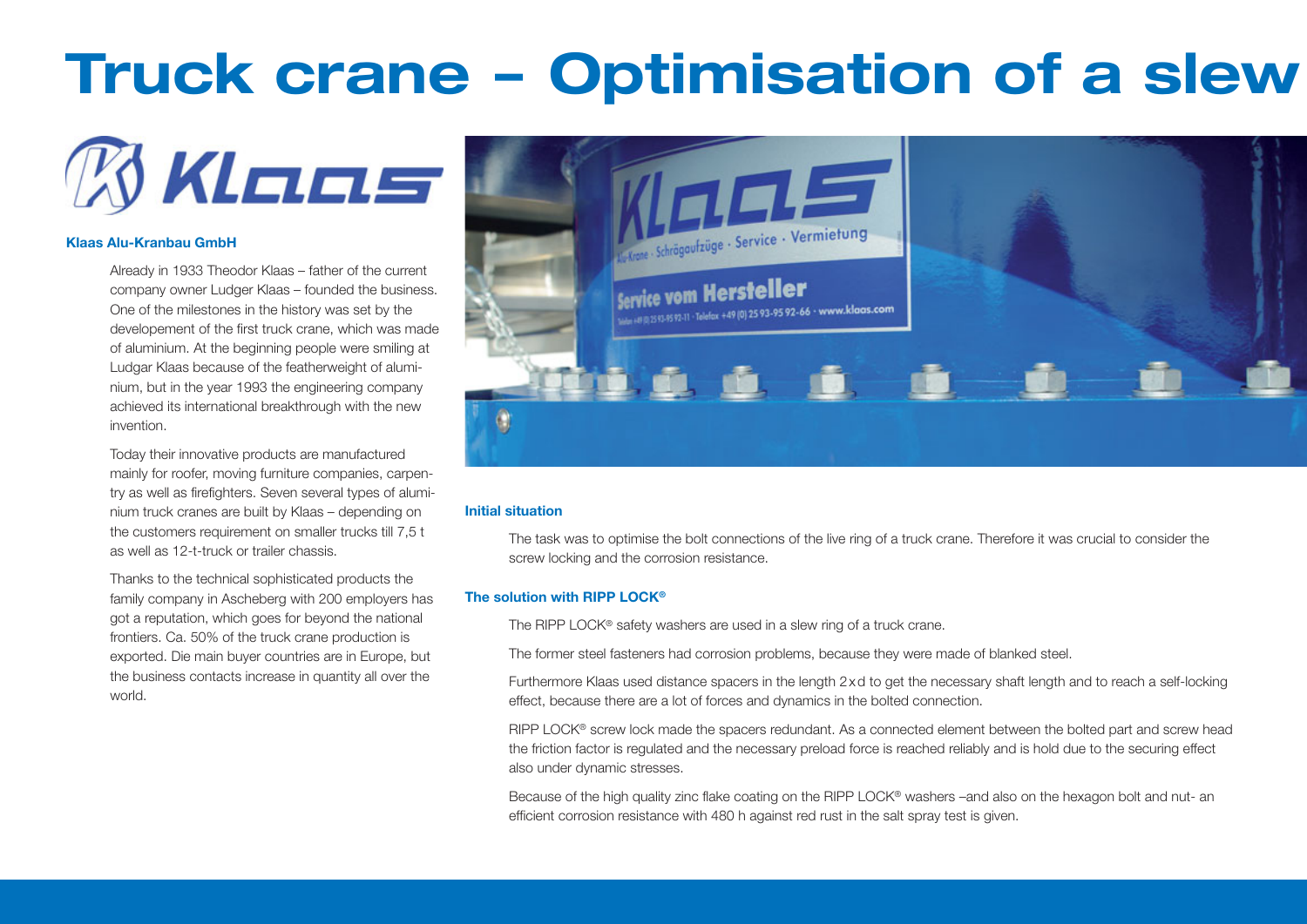# **ring**



### **RIPP LOCK® screw lock**

If bolted connections, which are subjected to movements, fail it is very often caused by self-loosening. To prevent this RIPP LOCK® screw lock helps.

The technology behind this belongs to the group of mechanical unscrewing prevention elements.

RIPP LOCK® screw lock is provided with radial ribs and replaces such locking elements as spring washers or external tooth lock washers, whose standards have been retracted, and enables a standardization of parts. RIPP LOCK® is an excellent and economic alternative.

RIPP LOCK® lock washers have radial ribs on both sides. The contact angle at the foot of the ribs is obvious larger than the gradient angle of the metric thread. Because of the preload force the ribs of the RIPP LOCK® washers are embossed into the counter surface during assembly.

The resulting form lock prevents self-loosening of the connection reliably, even under extreme vibrations or high dynamic stresses.

The RIPP LOCK® lock washer combines many individual advantages of existing locking screws and washers and meets the highest requirements regarding safety. As a universal product – the bigger outside diameter is the same as the standard DIN 125/ISO 7089 – it can be used in almost every application. For joints with a counterbored cheese head washers with a smaller external diameter are available. Particularly where high demands are made on the safety and/or the reduction of parts, the RIPP LOCK® washer is an excellent alternative. They are available in the materials steel and stainless steel A4.

### **Customers benefit**

- Excellent locking against self-unscrewing
- Corrosion resistance
- Abrasion-proof
- Increased quality

### **Product characteristics**

- Screw lockings
- Corrosion and temperature resistant
- Possible to use with all property classes up to 12.9
- Easy assembly and removal
- Multiple re-use
- Gentle to contact surface